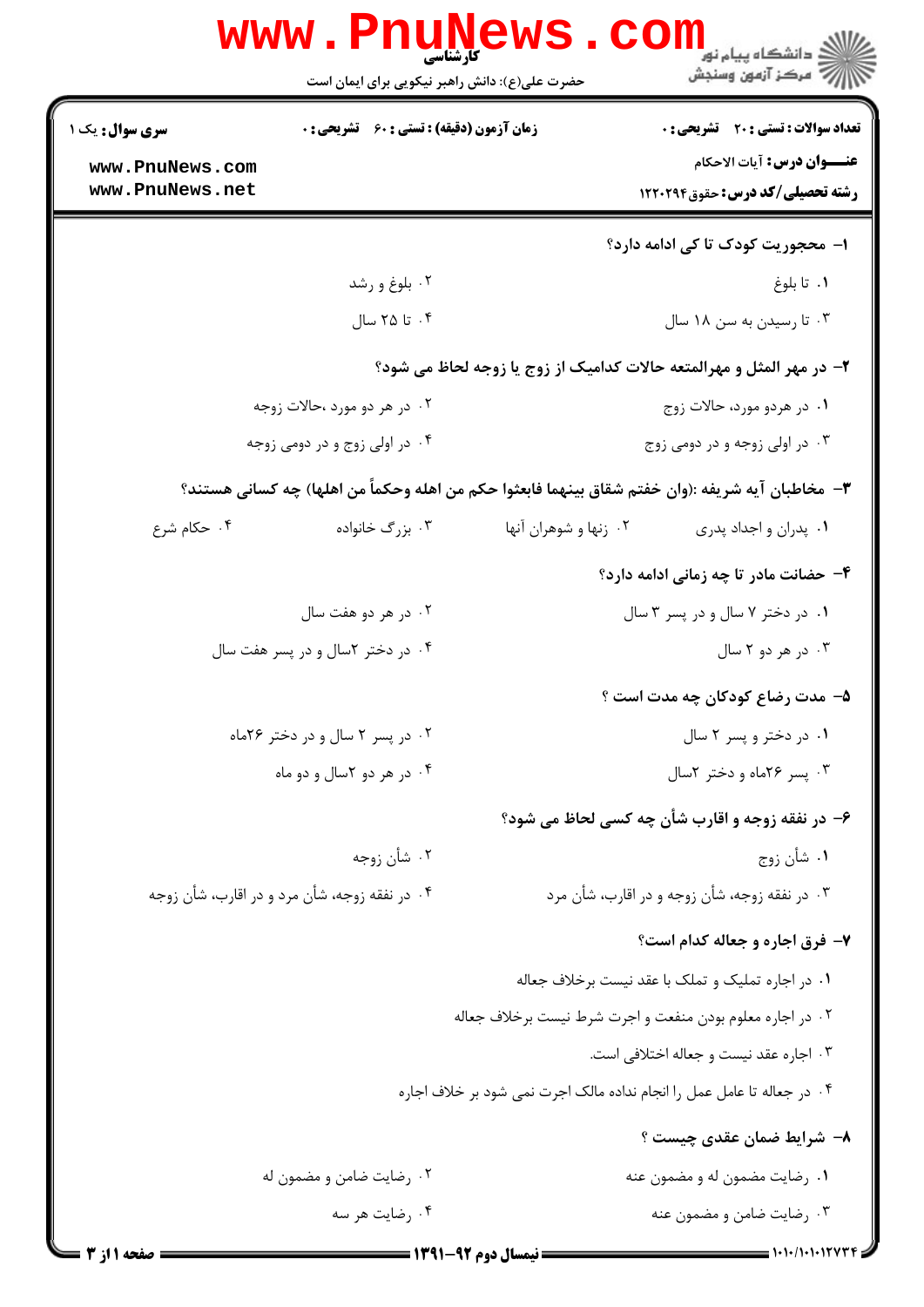|                                    | www.PnuNews<br>حضرت علی(ع): دانش راهبر نیکویی برای ایمان است | com                                                                                   | د<br>د انشگاه پيام نور<br>أأز " مرڪز آزمون وسنڊش                                  |  |
|------------------------------------|--------------------------------------------------------------|---------------------------------------------------------------------------------------|-----------------------------------------------------------------------------------|--|
| <b>سری سوال : ۱ یک</b>             | <b>زمان آزمون (دقیقه) : تستی : 60 ٪ تشریحی : 0</b>           |                                                                                       | <b>تعداد سوالات : تستی : 20 ٪ تشریحی : 0</b><br><b>عنـــوان درس:</b> آيات الاحكام |  |
| www.PnuNews.com<br>www.PnuNews.net |                                                              |                                                                                       | <b>رشته تحصیلی/کد درس: حقوق120031</b>                                             |  |
|                                    |                                                              | ۹- از آيه شريفه :(فان كان له اخوه فلامه السدس)كدام گزينه مستفاد مي شود؟               |                                                                                   |  |
| ٢٠ سهم الارث اخوه                  |                                                              |                                                                                       | ۰۱ سهم الارث مادر و پدر                                                           |  |
|                                    | ۰۴ حاجبیت اخوه از مادر                                       |                                                                                       | ۰۳ سهم الارث مادر و اخوه                                                          |  |
|                                    |                                                              |                                                                                       | ۱۰– کدام قاعده تشکیل دهنده حجب تام است؟                                           |  |
| ٢. الاقرب فالاقرب                  |                                                              | ٠١. الاقرب يمنع الابعد                                                                |                                                                                   |  |
|                                    | ۰۴ گزینه ۱ و ۳ صحیح است.                                     |                                                                                       | ٠٣ المتقرب بالابوين يحجب المتقرب بالاب                                            |  |
|                                    |                                                              | 11- کسیکه غیر از امام وارث ندارد وصیت به مازاد از ثلث چه حکمی دارد؟                   |                                                                                   |  |
|                                    | ٠٢ نافذ نيست.                                                |                                                                                       | ٠١. نافذ است.                                                                     |  |
|                                    | ۰۴ با اجازه نایب امام نافذ است.                              |                                                                                       | ۰۳ اگر وصیت به فقرا باشد نافذ است.                                                |  |
|                                    |                                                              | <b>۱۲</b> - هر فعل یا ترک فعلی که در قانون برای آن مجازات تعیین شده باشد چه نام دارد؟ |                                                                                   |  |
| ۰۴ بزه                             | ۰۳ جرم                                                       | ۲. اثم                                                                                | ۰۱ گناه                                                                           |  |
|                                    |                                                              | ۱۳- قاعده عطف به ما سبق نشدن، نتیجه کدامیک از موارد زیر است؟                          |                                                                                   |  |
|                                    | ۰۲ عنصر مادی جرم                                             | ۰۱ عنصر قانونی جرم                                                                    |                                                                                   |  |
| ۰۴ عنصر روانی و مادی جرم           |                                                              |                                                                                       | ۰۳ عنصر روانی جرم                                                                 |  |
|                                    |                                                              | ۱۴- از آیه شریفه:(لا تزر وازره وزر اخری)کدام اصل مراد است؟                            |                                                                                   |  |
|                                    | ۰۲ اصل قانونی بودن مجازاتها                                  | ٠١ اصل شخصي بودن مجازاتها                                                             |                                                                                   |  |
| ۰۴ اصل قانونی بودن و عطف به ما سبق |                                                              | ۰۳ اصل عدم عطف به ما سبق                                                              |                                                                                   |  |
|                                    |                                                              |                                                                                       | 1۵– شقاق به کدام معناست؟                                                          |  |
| ۰۴ فصل خصومت                       | ۰۳ برگرداندن                                                 | ۰۲ جدایی و مخالفت                                                                     | ۰۱ منع کردن                                                                       |  |
|                                    |                                                              |                                                                                       | ۱۶– عرب زبانها به کابین چه می گویند؟                                              |  |
| ۰۴ صداق                            | ۰۳ احصان                                                     | ۰۲ اجور                                                                               | ۰۱ نحل                                                                            |  |
|                                    |                                                              | ۱۷– ضمان دینی که هنوز سبب آن ایجاد نشده چگونه است؟                                    |                                                                                   |  |
| ۰۴ صحیح ولی حرام                   | ۰۳ صحيح و موقوف                                              | ۰۲ صحيح و لازم                                                                        | ۰۱ باطل                                                                           |  |